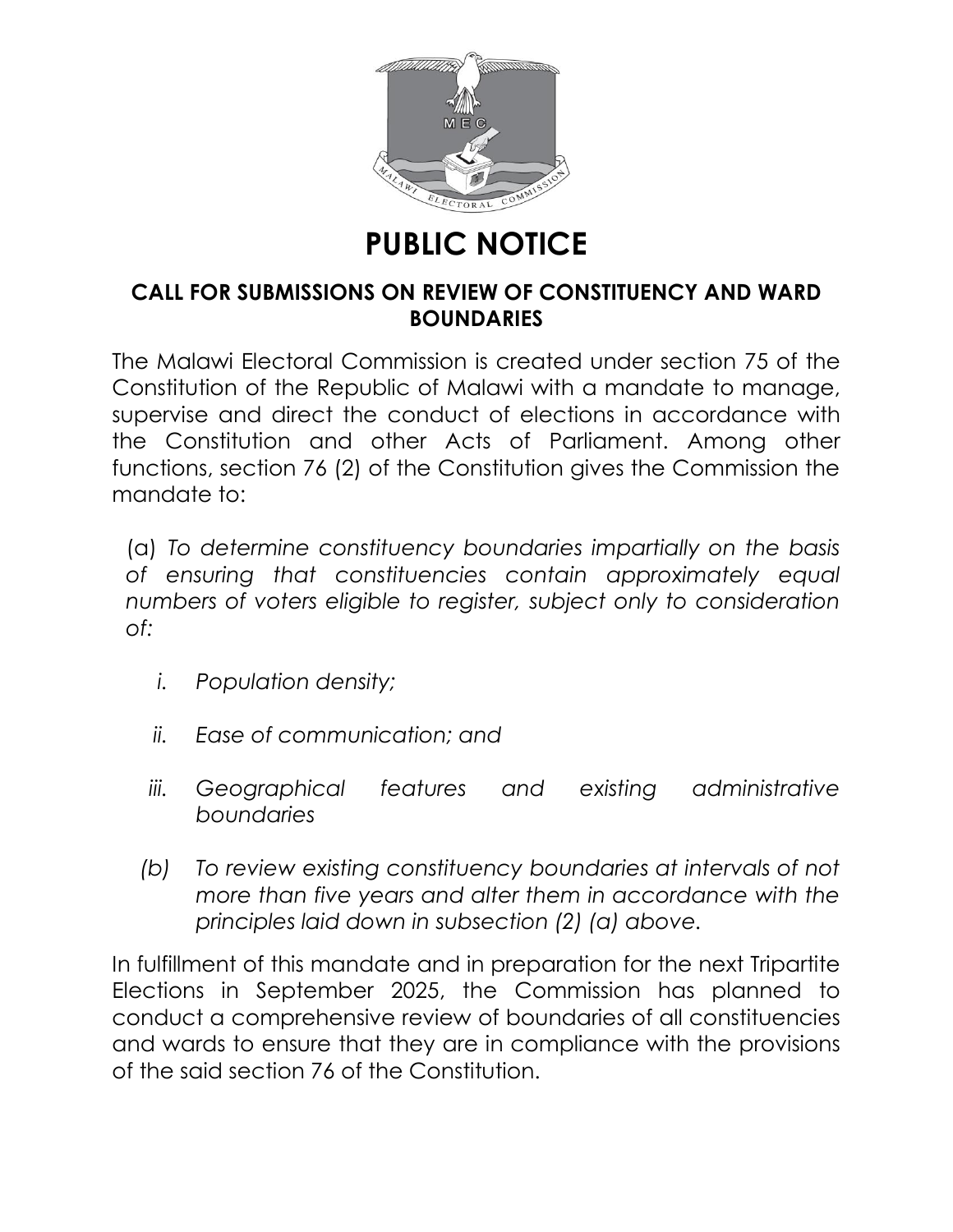In view of this process, the Commission is, calling upon all political parties, Civil Society Organisations, professional associations, academia, religious and faith groups and organisations and all interested stakeholders to submit views, opinions and suggestions in writing to be considered during the review process.

Stakeholders are advised to send the written submissions pertaining to specific councils, constituencies and wards to their respective District Council offices using the addresses attached. Submissions can also be dropped in person at the council offices in envelopes marked: "*Constituency and Ward Boundary Review*"

All other submissions pertaining to the process but not specific to a particular council, ward or constituency should be submitted to the following address:

> The Chief Elections Officer, Malawi Electoral Commission, Private Bag 113, **Blantyre** Email: [cwbr@mec.org.mw](mailto:cwbr@mec.org.mw)

The deadline for receiving submission is 20<sup>th</sup> October 2021. Submissions made outside the channel provided or after the consultative meetings will not be entertained.

Please contact Mr Sangwani Mwafulirwa, Director of Media and Public Relations on 0999274304 or email [smwafulirwa@mec.org.mw](mailto:smwafulirwa@mec.org.mw) for further information and clarification on the process.

Signed this 30th day of August 2021 at Blantyre

Harris Potani

**Acting Chief Elections Officer**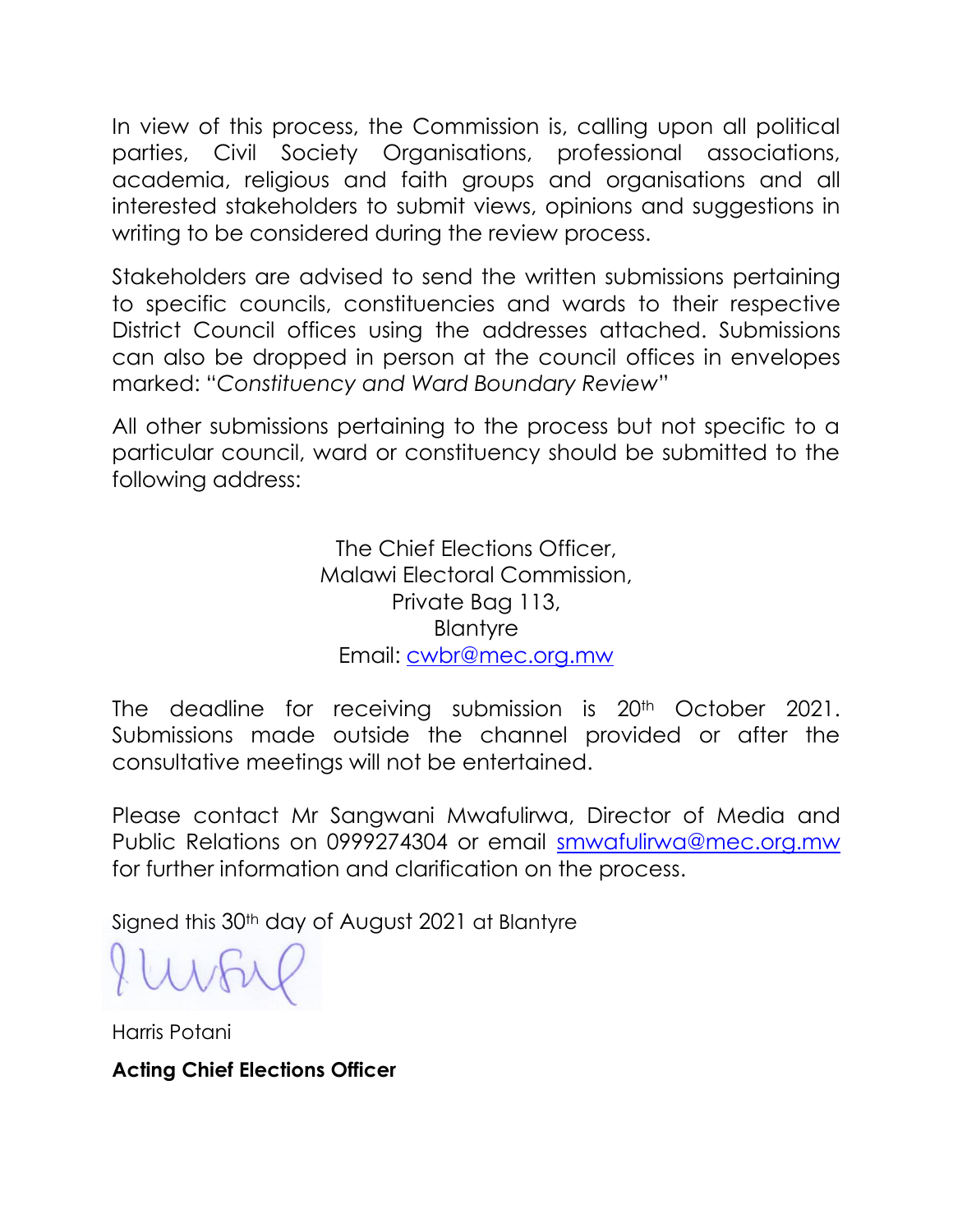## **CONTACTS FOR COUNCILS**

- 1. Balaka District Council, Private Bag 1, Balaka
- 2. Blantyre City Council, P/Bag 67, Blantyre, Email: [bcachief@bccmw.com](mailto:bcachief@bccmw.com)
- 3. Blantyre District Council, P/Bag 97, Blantyre
- 4. Chikwawa District Council, Private Bag 1, Chikwawa
- 5. Chiradzulu District Council, Private Bag 1, Chiradzulu
- 6. Chitipa District Council, P.O. Box 1, Chitipa,
- 7. Dedza District Council, P.O. Box 140 Dedza [dedzadc@gmail.com](mailto:dedzadc@gmail.com)
- 8. Dowa District Council Private Bag 2, Dowa
- 9. Karonga District Council, P.O. Box 35. Karonga, [karonga@broadbandmw.com](mailto:karonga@broadbandmw.com)
- 10. Kasungu District Council, Private Bag 1, Kasungu, Email: [kanyangalazijj@gmail.com](mailto:kanyangalazijj@gmail.com)
- 11. Kasungu Municipality Council, P. Box 333, Kasungu
- 12. Likoma District Council, P. O. Box 77, Likoma
- 13. Lilongwe City Council, P. O. Box 30396, Capital City, Lilongwe 3. [info@lcc.mw](mailto:info@lcc.mw)
- 14. Lilongwe District Council, P.O. Box 93, Lilongwe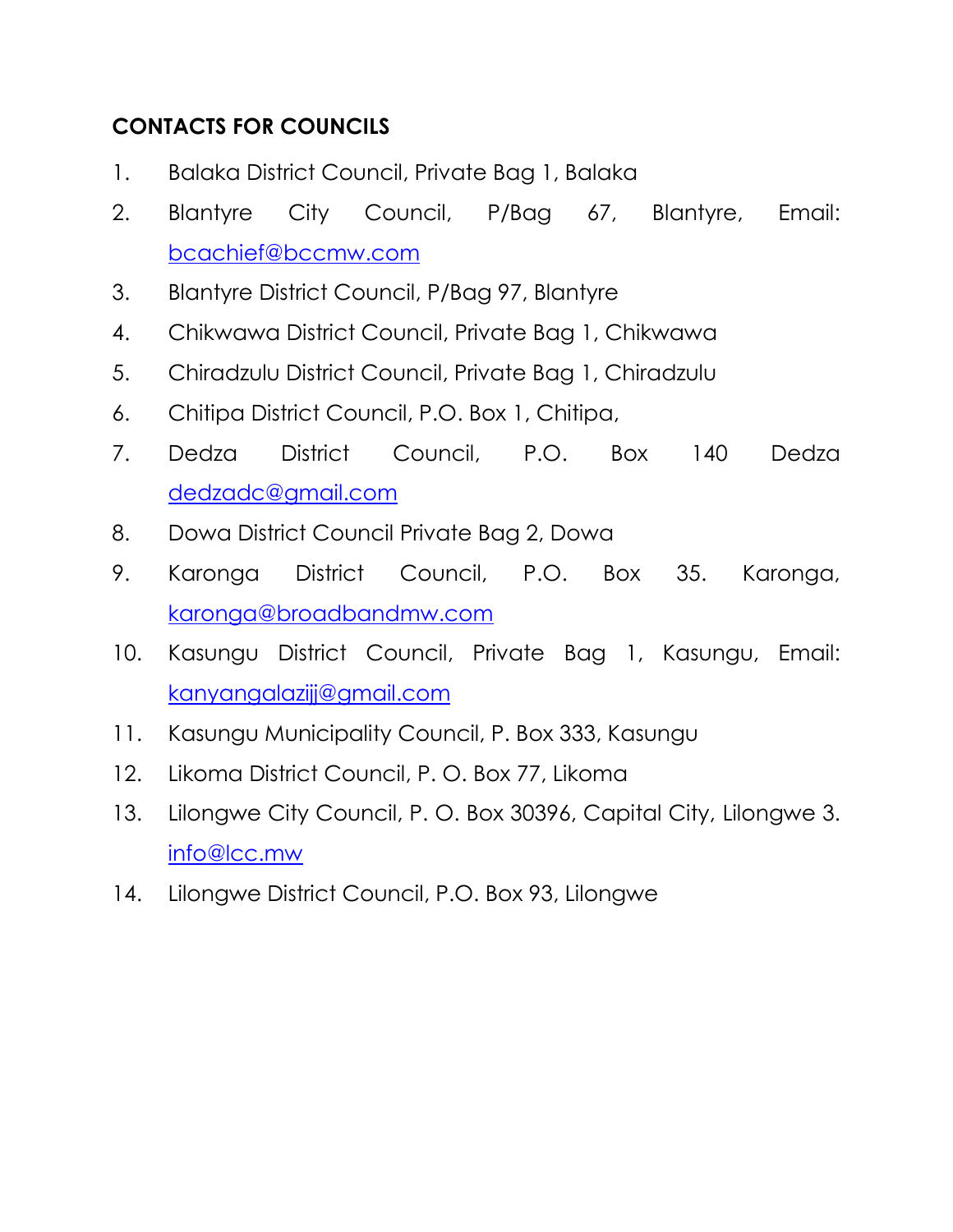- 15. Luchenza Municipal Council, P. O. Box 33, Luchenza
- 16. Machinga District Council, P/Bag 1, Machinga, [machingadistrictcouncil@gmail.com](mailto:machingadistrictcouncil@gmail.com)
- 17. Mangochi District Council, P/Bag 138, Mangochi. [mangochidistrict@yahoo.com](mailto:mangochidistrict@yahoo.com)
- 18. Mangochi Town Council, Private Bag 135, Mangochi.
- 19. Mchinji District Council, Private Bag 1, Mchinji [mchinjidc@gmail.com](mailto:mchinjidc@gmail.com)
- 20. M'Mbelwa District Council (, P.O. Box 132, Mzimba
- 21. Mulanje District Council, Private Bag 9, Mulanje [mjdistrictcouncil@yahoo.com](mailto:mjdistrictcouncil@yahoo.com)
- 22. Mwanza District Council, Private Bag 3, Mwanza
- 23. Mzuzu City Council, Post Office Box 1, Mzuzu. [mzuzucitycouncil@gmail.com](mailto:mzuzucitycouncil@gmail.com)
- 24. Neno District Council, P.O. Box 11, Neno
- 25. Nkhata Bay District Council, P/Bag 1, Nkhata Bay.
- 26. Nkhotakota District Council, Private Bag 48 Nkhotakota
- 27. Nsanje District Council, P/Bag 1, Nsanje.
- 28. Ntcheu District Council, P/Bag 1, Ntcheu
- 29. Ntchisi District Council, P. O. Box 1, Ntchisi
- 30. Phalombe District Council, P/Bag 32, Phalombe. [phalombedistrictcouncil@gmail.com](mailto:phalombedistrictcouncil@gmail.com)
- 31. Rumphi District Council, P.O. Box 224, Rumphi [rumphidistrictcouncil@gmail.com](mailto:rumphidistrictcouncil@gmail.com)
- 32. Salima District Council, Private Bag 15, Salima.